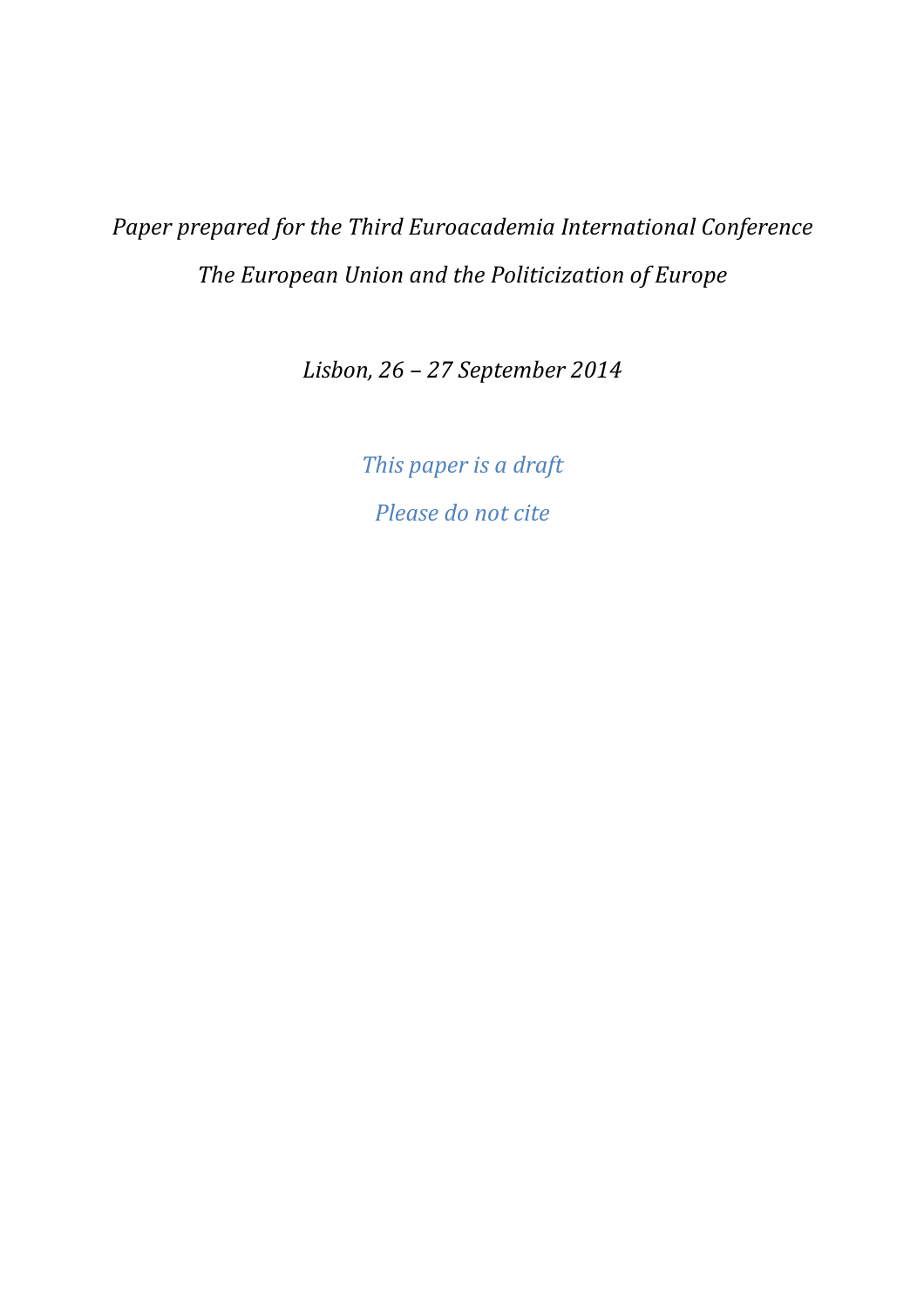#### **A Comparative Perspective of Romanian and British International Students**

Authors: *Loredana Denisa Lastun PhD. Student University Of Oradea, Romania loredana.lastun@yahoo.com Simon Parker PhD. Student University of Essex, UK sparke@essex.ac.uk* 

*The aim of this article is to offer a comparative overview between the mobility of international students from Romania and the United Kingdom. Why are Romanian students choosing to study abroad, in new academic environments, whilst British students are apparently less willing to do so? By comparing educational policies and the number of Erasmus students from the two countries we are hoping to explain, beyond economic and cultural differences, why this dichotomy exists. Furthermore, we are interested in understanding if the destinations of choice for students are evolving. To do this we plan on using a social network approach to analysis so that we can locate students within evolving mobility networks. We will be utilizing data from the European Union and OECD for this facet of our study.* 

*After studying the educational policies from the last five years for both Romania and the UK, as well as the official statistics for international students, we will then attempt to explore students' perceptions of mobility opportunities. How students are informed about the possibility of studying abroad is also very different. In Romania there is quite assertive publicity, through mass-media and social network websites, by contrast this is far less commonplace in Britain where policy-makers appear to place a greater emphasis on keeping "their brains". The method by which the two countries present international study is an important aspect of our article.* 

*Between, "brain gain" and "brain drain", in the internationalization and globalization era, our article aims to present the differences between the students of these two countries, and offer tools as to how more students could be made aware of chances to study internationally*.

**Key words**: Erasmus students, migration patterns, educational policies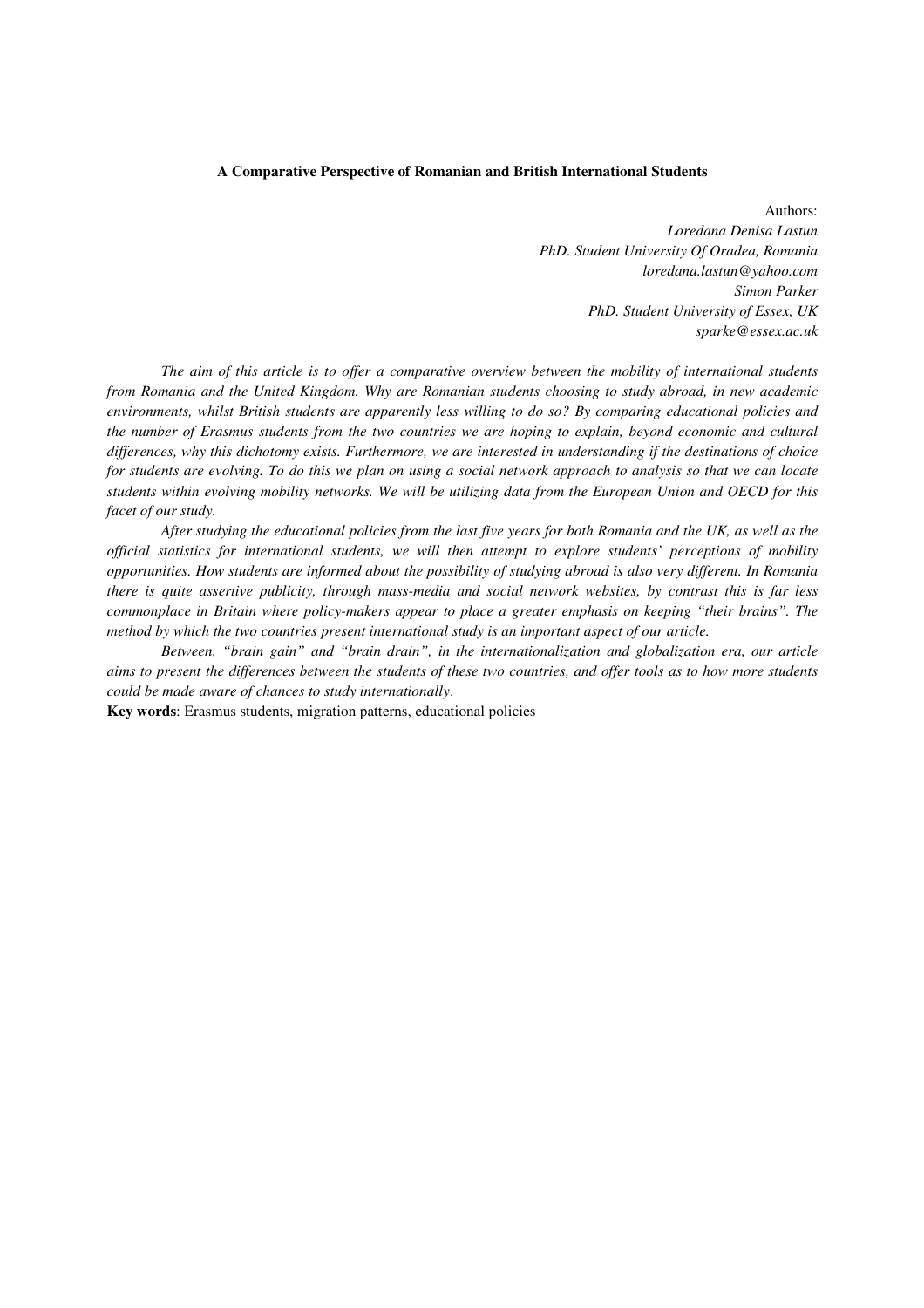In their Universal Declaration of Human Rights, the United Nations Office of the High Commissioner for Human Rights lists the right to education as a fundamental right of all humans. For the OHCHR, the role of education is not simply the acquisition of knowledge but it should facilitate understanding between people'

'Education shall be directed to the full development of the human personality and to the strengthening of respect for human rights and fundamental freedoms. It shall promote understanding, tolerance and friendship among all nations, racial or religious groups, and shall further the activities of the United Nations for the maintenance of peace.' (Article 26, OHCHR Universal Declaration of Human Rights)

Perhaps there is no better example of this promotion of friendship between nations through education than the international migration of students in higher education. International study is a part of human development through which an individual learns how to integrate in new surroundings, they also acquire skills and knowledge to become a more desirable member of the society in which he or she lives and the society in which they study. It is perhaps only natural then that we seek to understand the motivationsfor students to embark on the challenge of higher education abroad. In the context of studying internalization and globalization, student mobility can become a reference phenomenon forwider social research. From a European perspective, the promotion of mobility in higher education is 'clearly the most concrete, easily interpreted and uncontroversial' policy (Reichert and Tauch 2003). However, the direction of migration is likely to be from Eastern, transitional countries to Western, more developed education systems and in time it may be possible to talk about a systematic gain and loss of talents or 'brain gain' and 'brain drain' (Kwiek 2004).

Our study seeks to understand this process by focusing upon two countries, Romania and the United Kingdom which find themselves at the opposite poles in official statistics: Romania is a country of origin for migration and has a low rate of student immigration whereas the United Kingdom is one of the favorite destination countries for international students and a comparatively low outgoing population. As we are interested in European international students, we will be investigating the evolution of migration seen in the Erasmus programme. To do this we will briefly discuss the differences between the countries, and the modern history of student migration in Europe before we begin our investigation of the differing educational policies in Romania and the UK and the changing networks of student mobility. We will finish be examining how students in these countries are made aware of the opportunities available to them.

We believe that is an important area of research because, as Olsen points out, the process of Europeanisation has become a 'growing laboratory' for studying institutional and policy transformations (Olsen 2002). Furthermore, Olsen sees this a laboratory 'well-equipped' to analyze polity, politics and policy and as such we now have to understand to what extent European policies are affecting national policies and demographics. Although European integration started with and focused more on economic and legal processes, this is expanding into social, political, and cultural domains. It is natural that higher education policy plays an important role in the integration of a state into the European world, but equally it should be recognized that some nations already have mature, strong educational systems, while others are new to this challenging market. Step by step, European policies have tended to override national policies in states that do not have a tradition in higher education, as those states, particularly in Eastern Europe are still in a process of finding their identity, under the pressures of being European. The Erasmus programme might be a true vector of the evolution of educational systems, and of forming the next generation of European citizens who are ready and willing to live and work in another country(Altbach and Teichler 2001). By understanding the processes by which students choose where to study we can ensure 'brain circulation' rather thanrisk transitional systems losing out on talented students (Bologna Policy Forum, 2009).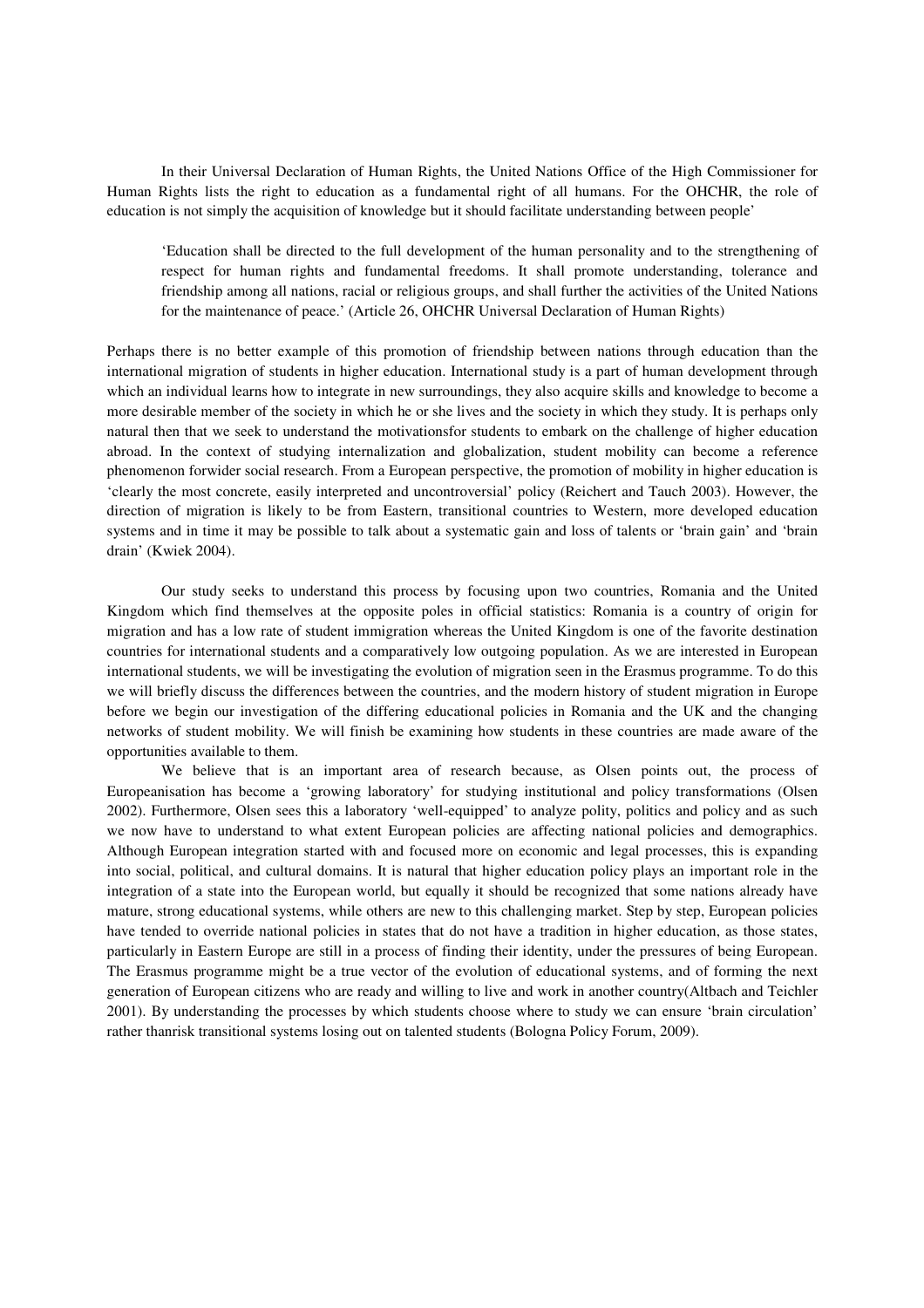# **Romania and the UK**

The educational framework for the two countries is very different, as we are comparing a county with great tradition in forming elites (UK) that has in a certain economic, political, social and in a certain economic, political, social and<br>cultural context migrated from 'elite education' to mass education, to a country that has just begun to create a mass higher education system. Whilst in the UK, the evolution from an elite-dominated education was made gradually, in Romania after the collapse of the Communist regime the change was accelerated in order to fit its new European context. Being a country transition, Romania has had to quickly learn how to manage public funds, redirecting them to higher education in order to obtain an educational system that order to obtain an educational system that<br>fits European requests. Although both countries today relay on European educational policies to establish their own national polices, it is clear that the UK egun to create a mass higher<br>tem. Whilst in the UK, the<br>com an elite-dominated<br>as made gradually, in<br>er the collapse of the<br>regime the change was<br>n order to fit its new<br>ttext. Being a country in



has a more developed system and is ahead of many other European countries. The UK has a significantly larger GDP than Romania, a smaller rural population and growth, but both nations have a similar percentage of their population aged fourteen and under.<br>
<br>
Romania United Kingdom aged fourteen and under.

| Area in $km^2$                           | 238 391 |         |
|------------------------------------------|---------|---------|
|                                          |         | 242 900 |
| Total population (in thousands)          | 21755   | 62783   |
| Annual population growth                 | $-0.3$  | 0.8     |
| Population aged 14 years and younger     | 3276    | 11079   |
| Rural population (% of total population) | 47      | 20      |
| Life expectancy at birth (years)         | 75      | 81      |
| GDP per capita - PPP\$                   | 17004   | 37456   |
| Annual GDP growth $(\%)$                 | 3,1     | 0,1     |
| GDP in billions PPP\$                    | 363     | 2368    |

Table 1- General description of Romania and United Kingdom of Great Britain and Northern Ireland Source: UNESCO statistics

The difference in the amount of money available to each country can also be seen in the tables in education in the UK is noticeably higher and more consistent than in Romania. By contrast Romanian spending is in education in the UK is noticeably higher and more consistent than in Romania. By contrast Romanian spending is<br>not well documented and appears to be in decline. The role that these differences may have in student migrat be discussed later.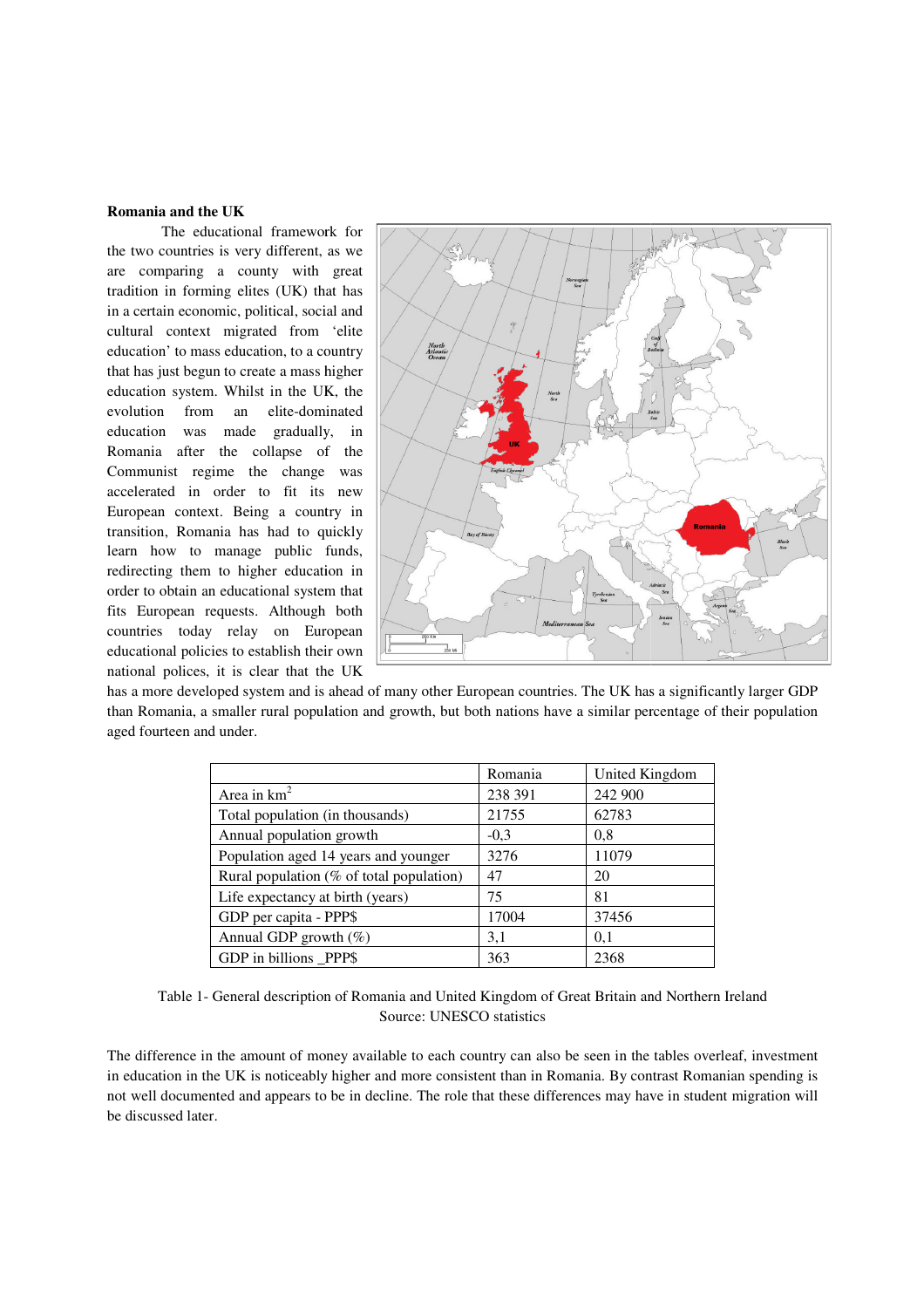

Table 2 - Government expenditure in education in Romania Source: UNESCO statistics



Table 3- Government expenditure in education in UK Source: UNESCO statistics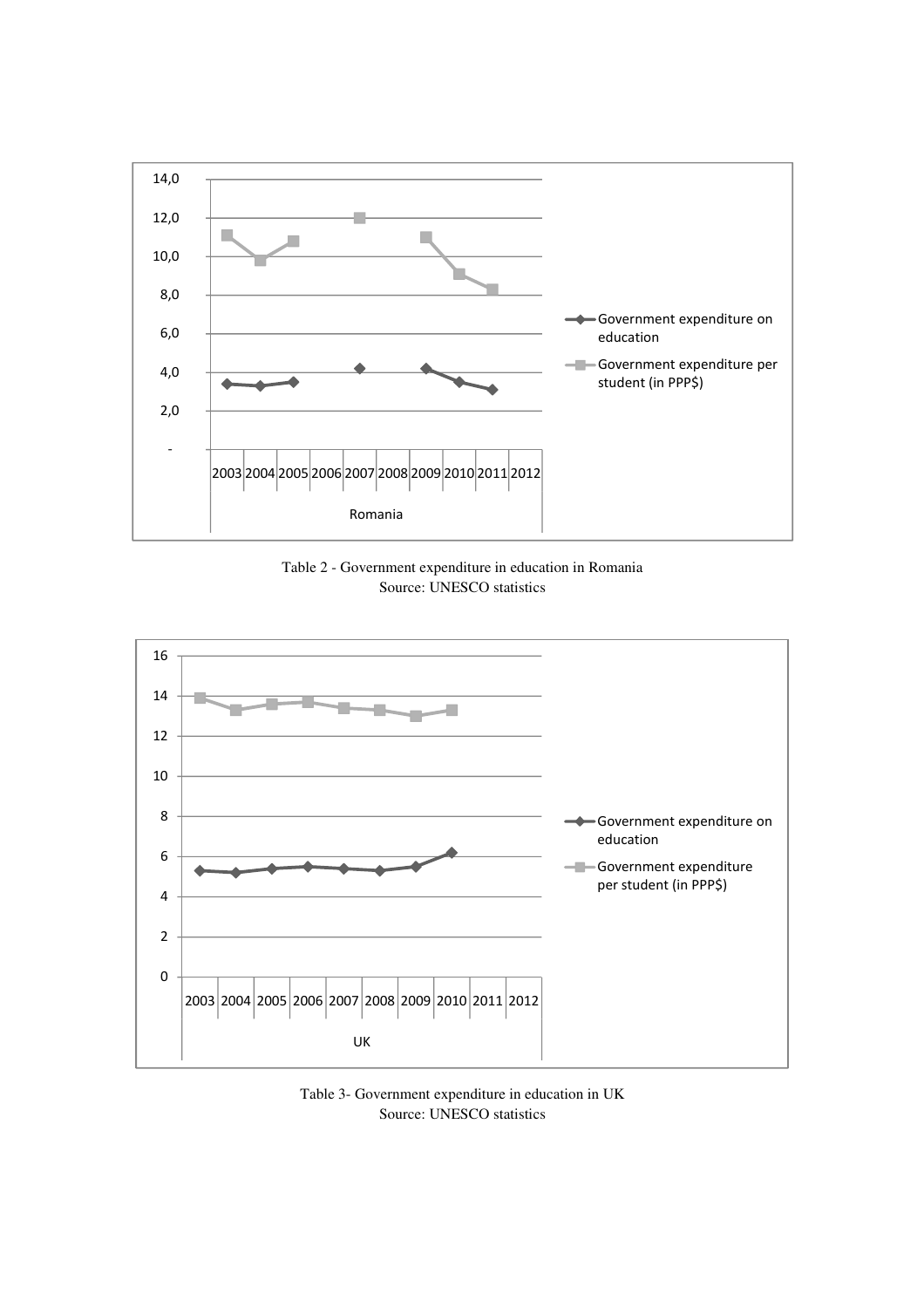#### **Education in Europe**

The formation of a European Higher Education Area began with the Sorbonne Declaration(Ravinet 2005)which was signed in 1998 by Ministers of education from France, Italy, the United Kingdom, and Germany. The Ministers involved felt that the segmented educations systems in Europe were out-dated and harmful (EHEA, 2014). The dual aims of the declaration were to make European higher education more desirable and globally competitive and to improve the educative opportunities available to students by giving them a greater freedom to pursue their own pathways in learning,

'Europe is not only that of the Euro, of the banks and the economy: it must be a Europe of knowledge as well. We must strengthen and build upon the intellectual, cultural, social and technical dimensions of our continent. These have to a large extent been shaped by its universities, which continue to play a pivotal role for their development'. (Sorbonne Joint Declaration, 1998)

This was followed by the Bologna Declaration (Reinalda and Kulesza-Mietkowski 2005)of 1999 which was signed by ministers from a further 29 countries. The final step of this process to create a Higher Education Area was in 2003, when at the conference of Berlin(Communiqué 2003), Albania, Andorra, Bosnia and Herzegovina, the Holy See, Russia, Serbia and Montenegro and the Former Yugoslav Republic of Macedonia were accepted.As of 2012 there are now 47 countries which are part of the EHEA, and at the same conference a target of 20% of graduates experiencing some education or training abroad by 2020 was agreed.

Alongside the European Higher Education Area was created a European Research Area to facilitate the free circulation of, 'researchers, knowledge and technology' (ERA Progress Report, 2013).Although the European Higher Education Area and the EuropeanResearch Area developed separately, we can identify a general tendency towards European convergence at different levels. At inter-institutional level the Magma Charta Universitatum sets the guidelines for future development for higher education institutions. It was developed in 2001 and 2003 by the conventions of Salamanca and Graz. At inter-governmental levels meetings from Sorbonne, Bologna, Prague, Berlin and biannually since thenhave set the pathways and established the main objectives for the signatory ministries. At the supranational level (EU), the European Communications and all official documents point to the realization of a common European Educational and Research Area. (De Elera 2006).

As our paper's main objective is in the evolution of international students' mobility, we will focus onErasmus as it is the most successful student programme of European Union. From the beginning of the programme in 1987-1988, the programme aimed to encourage mobility. This is at the core of the European Commission strategy for fighting youth unemployment. The Erasmus programme tries to developstudents' skills and to better prepare them to face the challenges of the global labour market. According to a study by the European Commission:

'Learning mobility contributes to student's personal development and equips them with a wide range of competences and skills that are increasingly valued by employers – from foreign languages and greater intercultural awareness, to quick adaptability to change and an entrepreneurial mindset. In this way mobility, boosts job prospects and encourages labor market mobility later in life.<sup>'iii</sup>

The same report highlights the remarkable evolution of the programme over the years. In the academic year 2011- 2012, a 9% growth students participating in the Erasmus scheme wasrecorded and a high of 252,827 students took part. There has been a consistent growth in student participation since its inception. By 2003, a total of one million students had studied abroad, by 2009 the two million target was reached and, by 2013 the estimated number of international students who will have taken part is three million. For the two countries of interest, official statistics show a 13% increase of students' mobility, a 9% growth in study exchange and work placements and a 25% growth in teaching assignments and staff training for Romania, while there has been a more modest rise in the with a 6%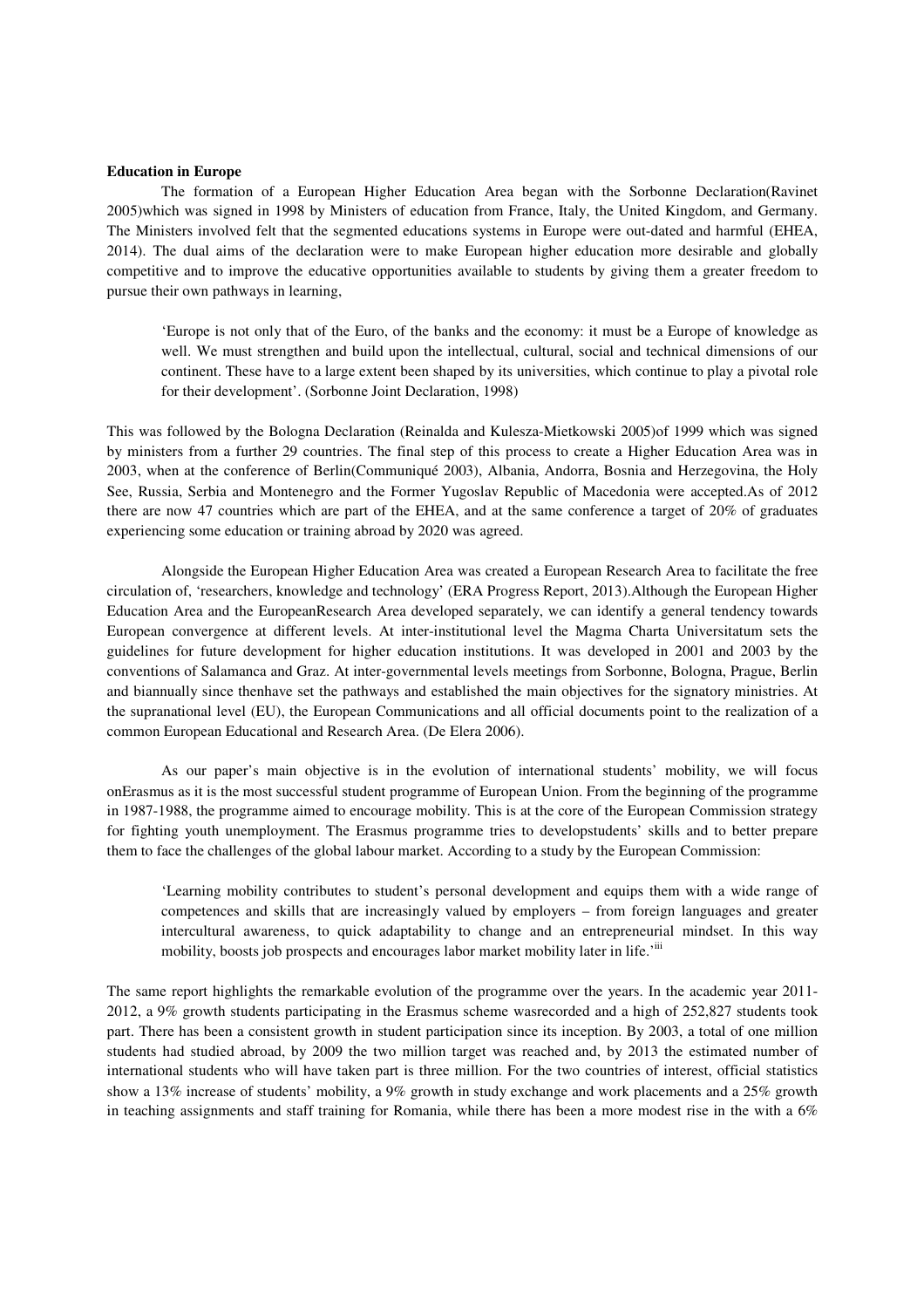increase of students' mobility, 7% growth in study exchange and work placements and a 29% growth in teaching assignments and staff training.

When it comes to possible obstacles to mobility, the problem has to be seen from different perspectives. Academically speaking the curricula differs from country to country, the arrangements for language training are not perfectly organized in all the countries that participate in exchange programs, financial support is inadequate for students and institutions and the information does not always reach students, the public and employers very easily. According to a report published by Erasmus Council, higher education institutions must change their attitude regarding mobility programmes and additional changes must be made. Better promotion of Erasmus programme, databases should be up to date, web sites need to become more user-friendly, contacts must be kept with former students and the issues of academic recognition should be addressed in order to attain the objectives of the program. (Council 2005).

Research into the field of outbound student mobility is quite poor because of the relative paucity of data, although both UNESCO and OECD ask each country to send clear statistics regarding the numbers of mobile students. In papers attempts are madeto distinguish between international and foreign students. With respect to international students, the literature identifies them as individuals that move in another country with the purpose of study. Foreign students are those students that study for a long time in a country without being citizens of that country, they may have moved for education prior to university. Not every country makes this distinction and sometimes both categories are seen as mobile students, the difference in the period of time student spends in the destination country is ignored.

# **European Erasmus Migration**

To investigate the factors that influence the migration of Erasmus students we decided to take a social network approach. We can liken student migration to a friendship bond, and the number of students involved as the strength of that relationship. We can use factors which are believed to influence migratory behaviour as aspects of the receiving countries that make them a desirable location in which to study. By looking at longitudinal data we can see these networks evolve, and the strengths of the ties change and thereby discern the most important factors driving the evolution. To conduct this analysis we will use the RSiena procedure, which has been designed to do this form of research and is available in R (Steglich, Snijders et al. 2010).

Two major theories support the international students' mobility phenomenon. Students' leave their countries because they do not have enough study opportunities and here we apply the theory of "constrained- domestic schooling". As the study of Mary M Kritz,"Globalization of Higher Education and International Students Mobility" presented in 2012 at United Nations Expert Group Meeting, shows there is no significant relationship between tertiary education supply or population size and the percent of abroad students, but there is a positive relationship between the country dimension, tertiary education demand and GDP per capita. The second theory faces challenges of migration for employment. Hoping to get jobs better remunerated and more chances on the labor market, students decide to study abroad and try their chances after graduation. As more and more European countries open their labour market for graduates, even allowing students to work part-time while studying, we might face in the nearby future, the whole complexity of the "the brain drain" phenomenon for the countries that are sending students, and the receiving countries will have all the benefits of "the brain gain".

To perform this analysis we used data from the European Commission's Report of the Erasmus programme from 2007 until 2013 which showed the number of students each country sent and received. This was then transformed to being in percentage terms so that countries with larger populations did not dominate the analysis. For example in absolute terms as many Estonian students choose to study in Belgium, as the total outgoing Erasmus student population in Liechtenstein; though this means that Belgium is the most desirable option for less than 3% of Estonians. In our matrix connections which accounted for 0 students were assigned a value of 0, below 5% was assigned 1, below 10% was valued as 2, below 20% was assigned 3 and above 20% was assigned 4. Based on the number of countries in our study, it was impossible for us to use more than four levels. As most of the ties only accounted for a small percentage of the total students, the differences between the boundaries were kept low.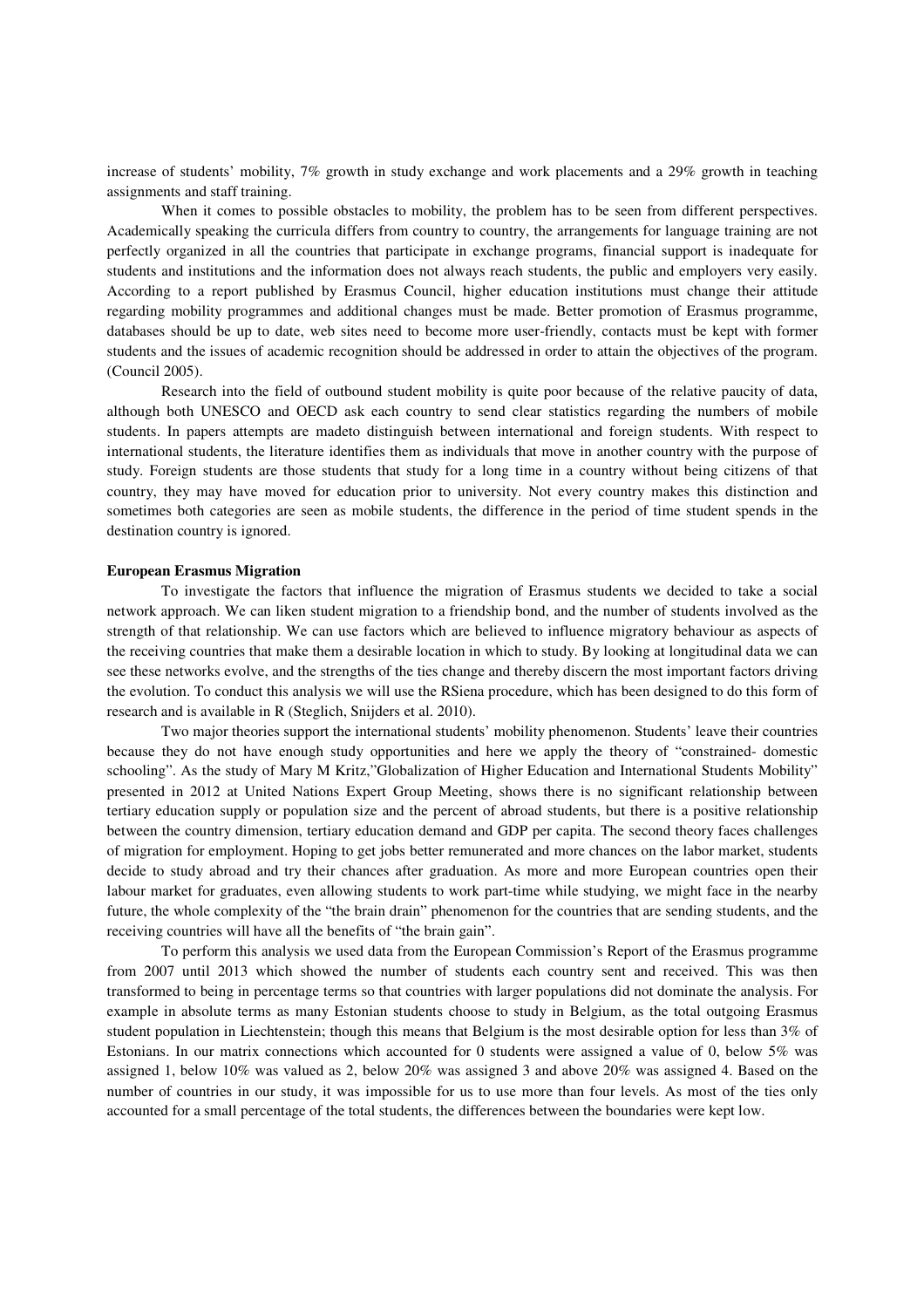We also hypothesized that students would prefer to study in countries which spend the greatest about per student on tertiary education and obtained recent adjusted expenditure figures from UNESCO. We also included variables of official and spoken languages in each country, as linguistic similarity or competency is likely to play a part in decision making. We calculated the distances between all the countries (measured from capital city to capital city) as we hypothesized that students may prefer to remain relatively close to their home nation. Our final variable of interest is a dummy variable to designate if the destination country can be considered part of Eastern European. This was chosen as it has been suggested that the 'brain drain' flows from Eastern to Western universities. As there are many definitions as to Eastern European nations, for fairness we selected those which make up the informal Eastern European Group in the UN. Romania is part of this group whereas the UK is not. We had to use data on the employment opportunities available to graduates, for example, the percent who were able to find graduate-level jobs but there was too much missing data for this to be a useful measure. The benefit of using RSiena for this form of analysis is that it also allows many other network effect to be considered. An example of this is reciprocity, it may perhaps be that students tend to travel to countries from which many incoming students come. Such network effects are often overlooked in studies but they can be an important driver for network change, and in the case of a process like reciprocity it may be uncovering a significant cultural factor not picked up by any of the other variables.

The results from our analysis can be seen below, for convenience we will only present the significant results. There were 72 effects found by RSiena but only 8 that were relevant for our analysis:-

| Effect name                        | Direction of | Significance $(*** \text{ most significant})$ |
|------------------------------------|--------------|-----------------------------------------------|
|                                    | Coefficient  |                                               |
| EuropeAboveZero: Reciprocity       |              | $\ast$                                        |
| EuropeAboveOne: 3-cycles           |              | **                                            |
| EuropeAboveOne: Balance            |              | ***                                           |
| EuropeAboveOne : East Europe ego   |              | $**$                                          |
| EuropeAboveOne : Expense alter     |              | ∗                                             |
| EuropeAboveTwo: transitive triples |              | ∗                                             |
| EuropeAboveTwo: Balance            | $\, + \,$    | $**$                                          |
| EuropeAboveTwo: Expense ego        |              | $\ast$                                        |

We will now explain our findings. The first significant effect we found was EuropeAboveZero: Reciprocity, which had a positive coefficient. This means that for all non-zero ties between countries, regardless of the amount of students that travel between them, there is a tendency for countries to have reciprocal ties. The next four significant effects were all for EuropeAboveOne networks, that is to say for ties which accounted for at least 5% of the outgoing student population. It is unsurprising in the context of a 'brain gain' and 'brain drain' that we had a significant result for 3-cycle effects. In a 3-cycle, students from **country i** will travel to **country j1**; students from **country j1** travel to **country j2**, and finally students from **country j2** will travel to **country i**.

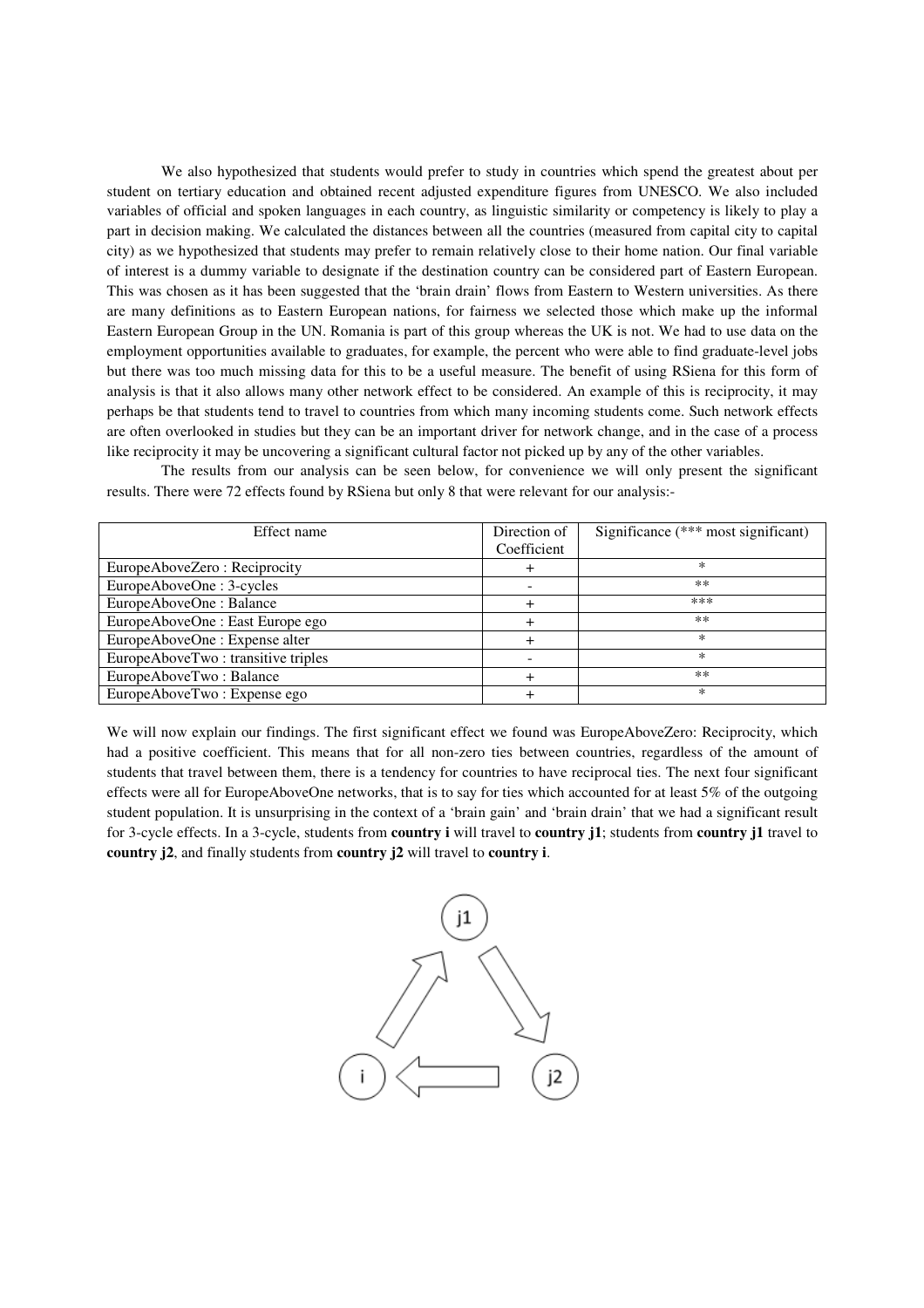The diagram above is an example of a 3-cycle network. In our analysis we found that students were statistically less likely to form 3-cycle networks. This is understandable if we imagine that students in **country i** move to **country j1** as it is a more desirable country to study in. Meanwhile students in **country j1** are also moving to **country j2** as it is more desirable. The students in the most-desirable country in the 3-cycle are then unlikely to more to the leastdesirable. As better students move onwards to better educative system, those at the highest systems are not moving downwards. The next significant effect we found was balance, this simply means that students from one country moved in the same directions as students from similar countries. People in 'balanced' nations tended to select the same destinations. East Europe ego also had a positive co-efficient. This refers to the East Europe dummy variable we included in the model. We interpret this mean that students in East European nations, went to a wider selection of countries, perhaps because as countries in East Europe tended to spend the least on education, their students had more options to move to more desirable systems. The better the system one lived in initially, the less options one has to move and improve. The final EuropeAboveOne effect we found to be significant was Expense alter. This again was not surprising. The positive coefficient of this effect shows that students tend to move to countries who spend more per student.

 The three other additional effects we found were all EuropeAboveTwo, meaning that they were found for those connections which accounted for at 10% of the outgoing students. The first effect was EuropeAboveTwo: transitive triples. Transitive triples are one of the most consistently detected processes in social network analysis and found in most networks. Our networks are somewhat unusual in that the coefficient is negative, indicating that we were less likely to find transitive triples amongst our student migratory patterns.



The diagram above shows the formation of a transitive triple. If a tie exists between **country i** and **country j1**, and **country j1** and **country j2**, we would expect a tie to form between **country i** and **country j2**. Again the lack of transitive triples forming is perhaps indicative of a hierarchy existing between education systems, students are moving up, but only to those slightly more desirable than their own. Balance was significant for these networks as seen for the other networks, as was the tendency for students to go to countries which spend more.

#### **Education in Romania and the UK**

Romania is a country in transition, and the education system has undergone many reforms since the 1990 Revolution. The higher education system is now influenced by the guidelines of the European Higher Education Area. The Ministry of Education and Research classifies the higher education institutions as universities, institutes, academies, and postgraduate schools of study. According to the Ministry, in Romania there are around 110 universities, both private and public, that incorporate around 650 faculties. The university system is far less centralized than in many other European countries, as individual institutions are responsible for their own admission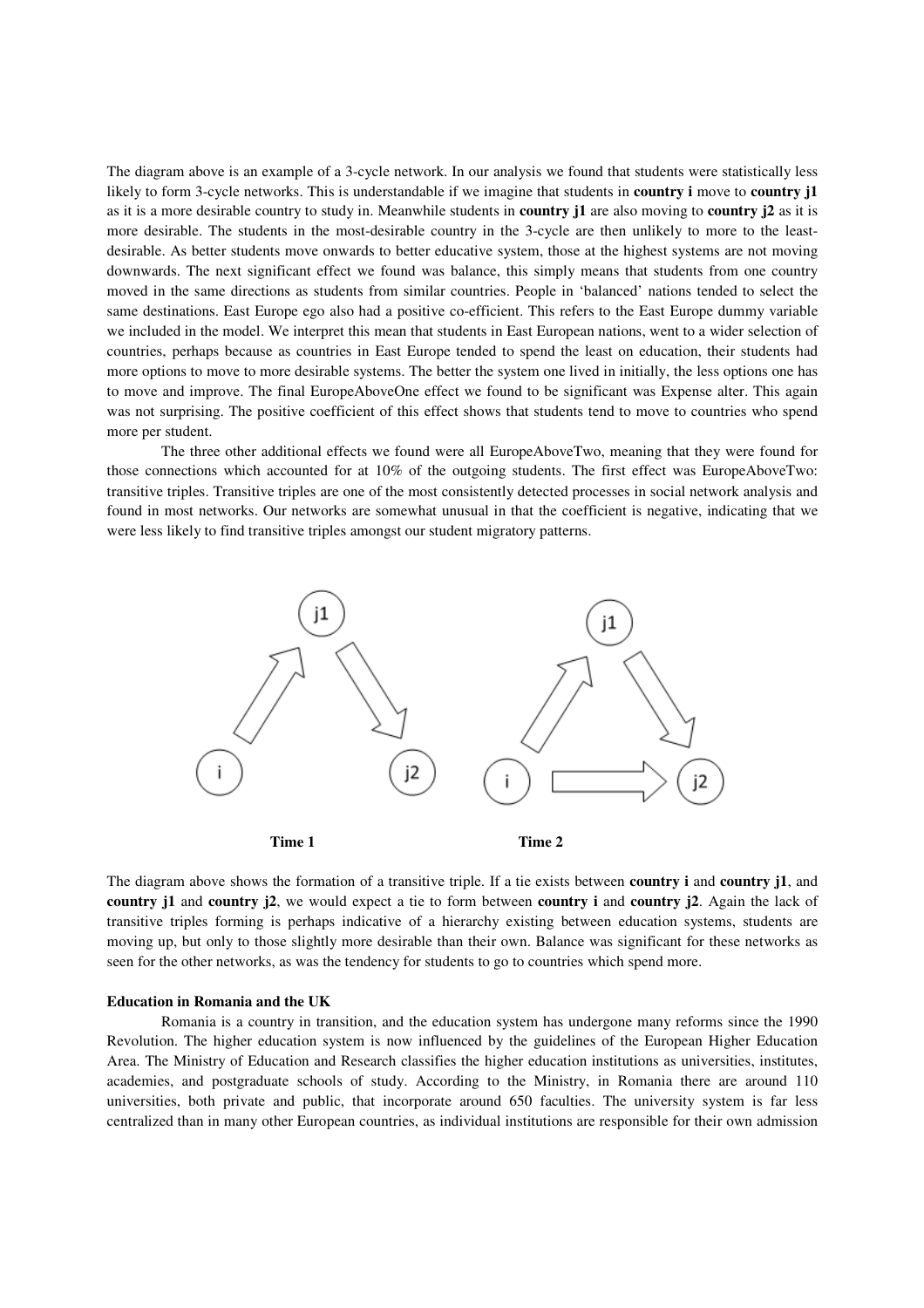procedures, examinations and graduation. There are four Romanian universities in the worlds' top 700<sup>1</sup>. There has been a rapid rise in the number of students at Romanian higher education institutions, with just over 400,000 in 1998 to just over a million in 2008; this rise is greater than any other European country across the same time frame<sup>2</sup>. This rapid rise in student numbers has been followed by a similar rise in the number of HEIs particularly in the private sector. However despite the increases Romania still has a low, by Europe standards, tertiary education participation rate with around 25% of 18-24 year olds having received some form of higher education<sup>3</sup>. Interestingly in recent years there has been a dramatic change in Romanian student mobility. In 1998 there were more foreign students enrolled in Romanian universities (13,279) than Romanian students studying abroad (9,247). Since then the number of students coming to Romania has declined slightly before returning to 13,857 in 2008 but the number of students leaving Romania has increased to 24,597. Romania has become a sending country of international students<sup>4</sup>. Incoming Erasmus students make up a very small  $0.1\%$  of all students in Romania, significantly down on the  $0.7\%$ European average; incoming Europe 32 students of all types make up just 0.15% of the student population. By contrast, the outgoing rate of 2.7% of the total number of students is much closer to the European average<sup>5</sup>.

In the United Kingdom tertiary education is offered by universities, higher education colleges, and university colleges. In England and Wales an institution may apply for the title of university if it offers taught courses to students and has a minimum number of students. In Scotland and Northern Ireland a HEI must also offer research degrees to be considered a university in those areas. Unlike Romania, which has a roughly 50:50 split, there are only a handful of private universities in the UK. To be allowed to offer a degree qualifications and institution in the UK must have permission from the Secretary of State, a Royal Charter, or an Act of Parliament. Universities are able to set their own syllabi, but again unlike the decentralized system in Romania, the application process is managed by the Universities and Colleges Admissions Service and overseen by the Office for Fair Access. The Quality Assurance Agency for Higher Education is tasked with safeguarding standards in higher education in the UK. The most significant recent reform to the higher education system in the UK came with the Further and Higher Education Act of 1992, which changed the funding structure of institutions and most importantly ended the so-called 'binary divide' between traditional universities and more vocationally-oriented polytechnic colleges. This has allowed many former polytechnic colleges to become independent universities and thereby award their own degrees, thus dramatically increasing the number of universities in the UK. Between 1998 and 2008 the number of students enrollments increased by 27.3%, to give a total higher education student population of 2,396,050. The post-1997 Labour governments set of a target higher education of rate of 50% and the most recent figures (2009) estimate that around 45% of young people under 30 have participated in higher education. The UK is the top destination for foreign students in Europe, and second only to the USA globally. An estimated 20% of the enrolled UK student population is made up of foreign students, and perhaps dramatically, the UK hosts around 30% of all foreign students in Europe. The number of foreign students has increased by 146%, to between 344,000 and 499,000 in 2008. By contrast, the most recent outgoing figures show that there has been a decline, and that now there are only 5 outgoing UK students for every 100 incoming foreign students. In the Erasmus programme, the UK receives twice as many students as it sends.

Using Gephi computer software we were able to visualize the networks of migration for Romanian and British students. These can be seen overleaf. The colours of the ties represent the number of students that moved between these countries, with red being the lowest and blue being the greatest. The data from Erasmus published by the Directorate General for Education and Culture (DG EAC) of the European Commission and Erasmus' own statistics were used.(Teichler, Ferencz et al. 2011)(Consortium 2012)

<u>.</u>

5 Ibid

<sup>1</sup> QS World University Rankings 2012

 $2$  Mapping mobility in European Higher Education, volume 2, 2012

 $3$  Ibid

 $4$  Ibid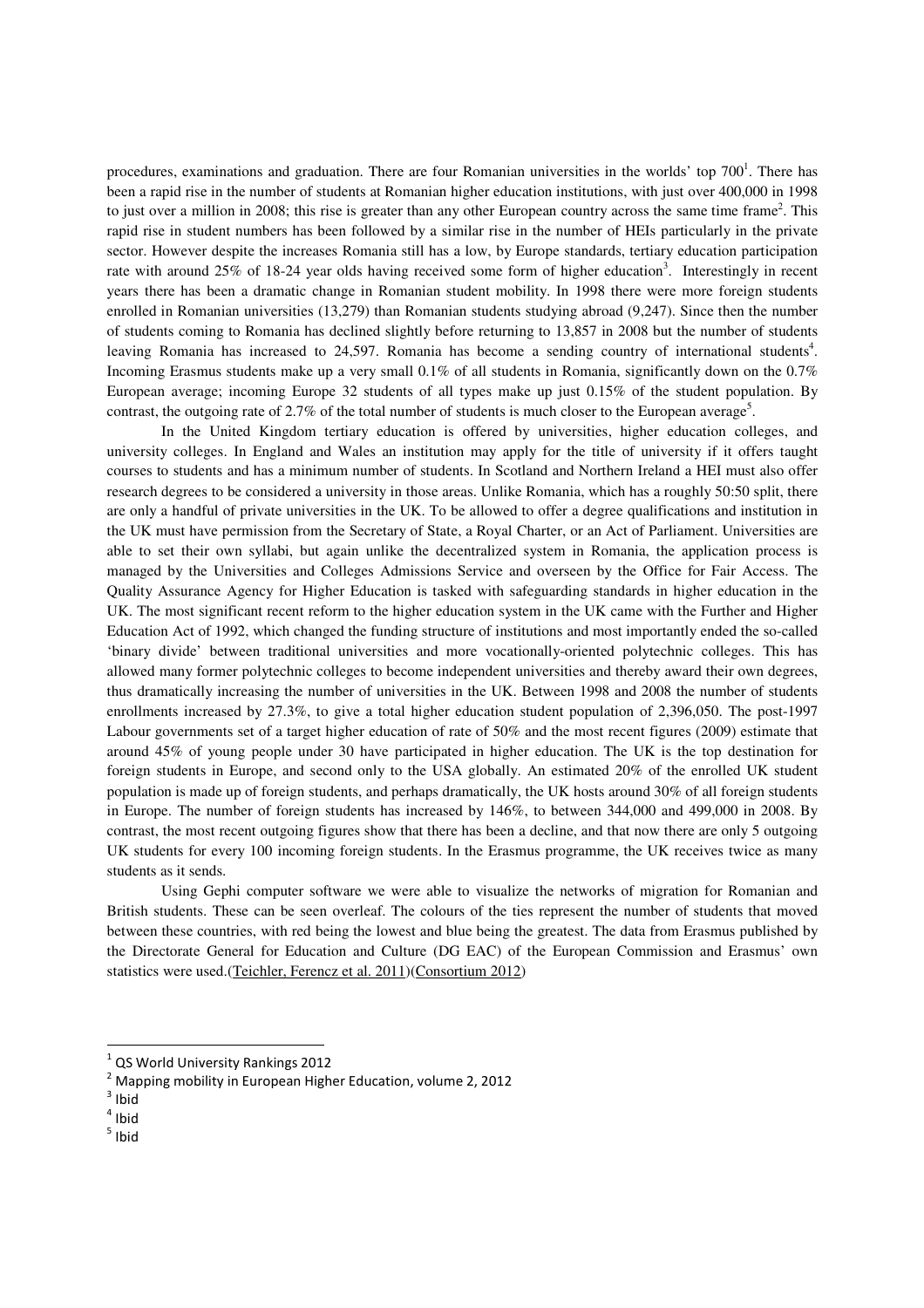

Iceland







Erasmus 2009-10



Erasmus 2010-11



**Erasmus 2011-12** 

Erasmus 2012-13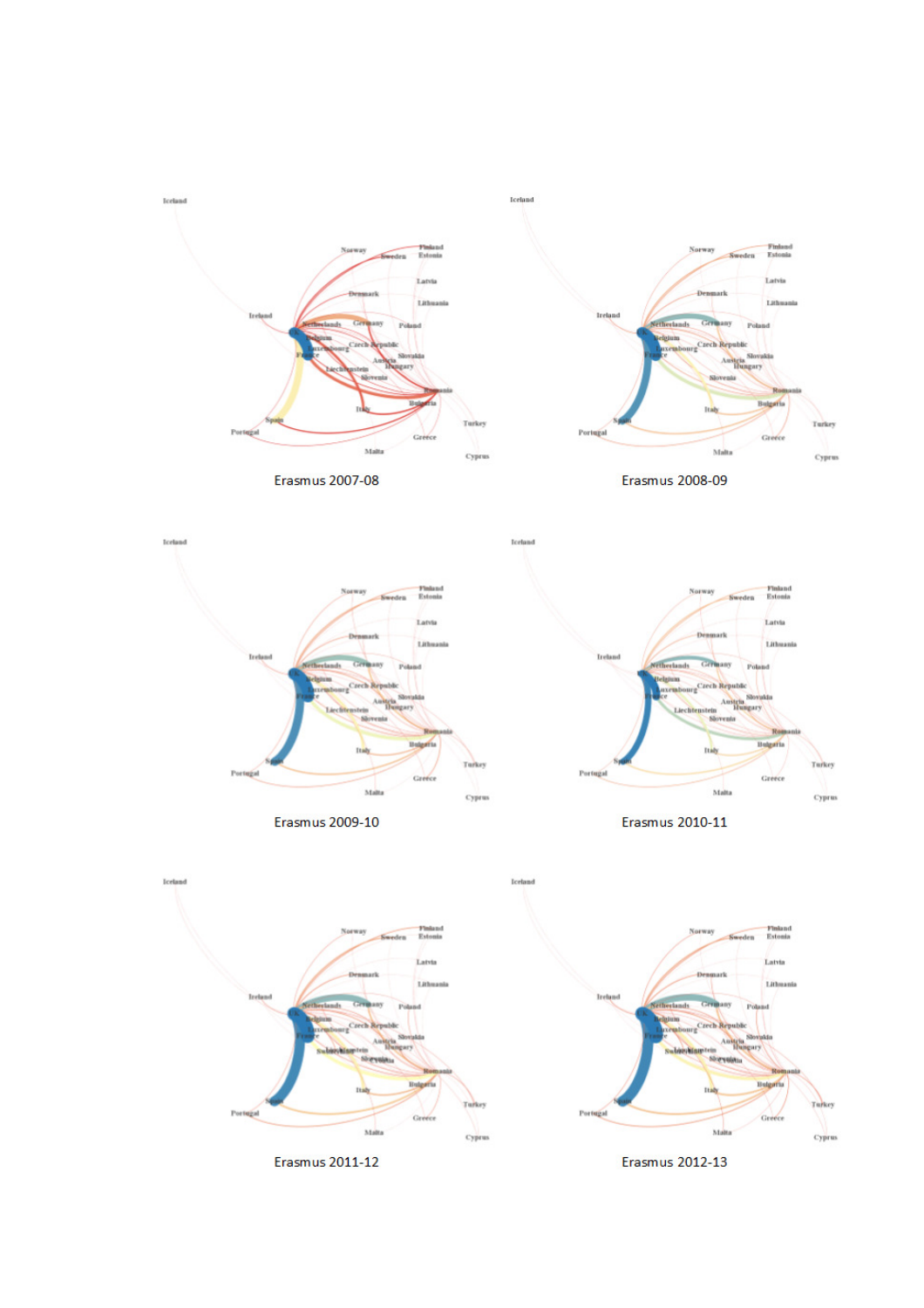We can see from the network maps that there was a tendency for ties to become stronger as the number of students involved grew. The largest numbers of incoming students to Romania tend to be represented by students from countries that speak Romance languages: France, Portugal, Italy and Spain. An interesting case is Austria. According to European Commission, the number of Erasmus students that come from this country to Romania is continually growing. When we are searching for outgoing student's situation, there are a number of factors to take into account. In Romania there are a lot of people of German and Hungarian ethnicity, the large number of students going to Germany or Hungary is no surprise. Also, starting early in education, pupils are required to learn an international language (English, French, German) so the migration to countries where teaching is in one of these languages flows naturally. We can see that Romanian students tend to go to English speaking countries where there is a more efficient and mature educational system.

The amount of students going abroad from the UK is decreasing, though that does not appear to be significant for the Erasmus programme. Unsurprisingly, as with the general European trend, British students are tending to reciprocate ties, with Spain, France, and Germany all are both a significant destination for outgoing students and sources of incoming students. Spending per student is slightly above the European average, and so we see some migration towards the higher spending Scandinavian countries. There is a general avoidance of Eastern Europe nations. Due to the high international standing of universities in the UK, and that education is conducted in English which is desirable; the UK is key destination for students throughout Europe. Interesting there has been a substantial decreased in the number of Romanian students moving to the UK.

# **The dissemination of Erasmus programme in Romania and UK**

In the framework of the promotion of European Higher Education three objectives attracted our attention: quality assurance, recognition of degrees/joint programmes development and services for international students and doctoral candidates. The European Commission finances projects that are aware that these objective must be accomplished. All over the world assuring the quality of higher education is an important concern for higher education institutions, authorities and all the other actors involved in the process. As the European Commission defines it, the objective refers to the process of evaluating and monitoring of academic programmes, but it is not restricted to it. Quality assurance also follows the recognition of degrees and diplomas as well as the time spent studying abroad. The recognition of degrees / joint programs has the primary role of assuring that students' transition from system to system are easy and dialogue is open between all the actors involved. The European Commission recommends actions to be taken in order to assure international students' or doctoral students integration. As individuals with different backgrounds, culture and religion might face challenges into a new academic environment; every higher education institution should provide them information and help over the integration process. Commission recommends the existence of international offices, academic counselling and logistic facilities over the period of studies.

Also, both in Romania and UK, the Erasmus program is well mediatized and students can find information quite easy though social networks, sites and official institutions, a strange situation appears on a simple Google search: when we put the question "How can I study through Erasmus in Europe?" on Google.rowe will get approximately 1,070,000 results, while the same question on Google.co.uk gets approximately 26,000,000 results. The difference is significant and maybe further research can be conducted to reveal information patterns in the ease at which students are able to access Erasmus information.

In Romania universities have the freedom to organize their programmes as they consider appropriate. In this framework it is not surprising that every individual university presents international study opportunities in a separate manner. Looking at the four Romanian universities ranked in world's top 700, we can see that they have understood the importance of international study migration and built strong departments that encourage both students and staff to study abroad using European programmes. The other universities tend to see international migration as an opportunity to develop collaboration networks with the partner universities, but do not necessarily make a priority the dissemination of international study opportunities. Although we could not find any studies regarding this, we believe that the information about study opportunities travels faster from student to student, either throughword-of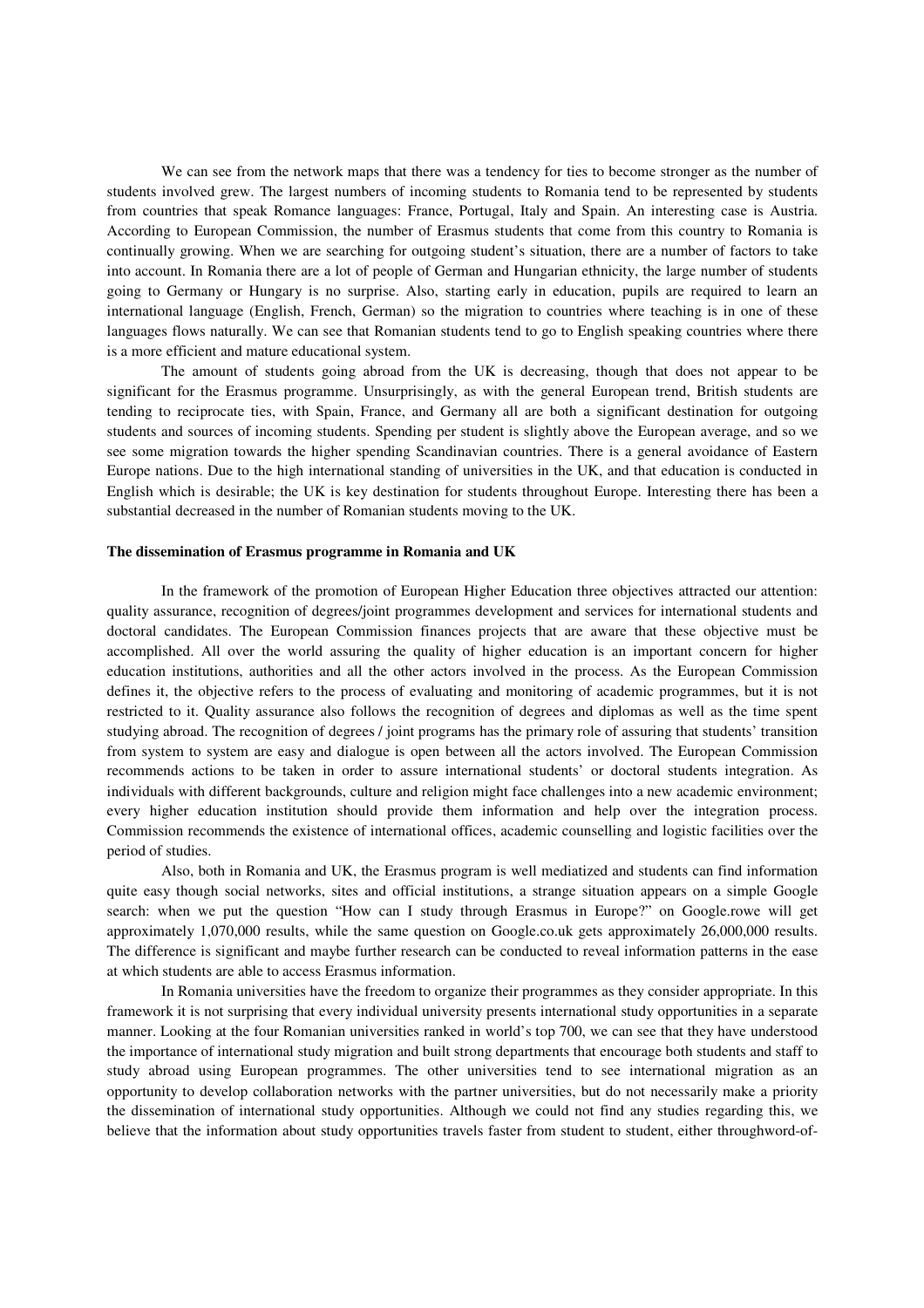mouth or social media. As mentioned previously, reports from the European Commission have criticized the official websites for international student exchange for being too complex, full of technical terms and in general difficult to understand for individuals that are not familiar with this kind of language. These criticisms are born out if one searches for such topics online, as the prominent results tend come from official sites. More accessible information seems to be provided by NGOs and social networks, etc. As Romania has a significant outgoing student population, we were expecting to find more detailed information on the authorities' official pages regarding international study opportunities, but universities decide how to attract partners in their own way which can be inefficient. In the UK students wishing to embark on the Erasmus programme can seek advice from the British Council. However, whilst students can get information about the countries they are able to go to, and hear from students that have taken part, students still have to contact their higher education institutions to apply. Each institution taking part as an Erasmus representative or study abroad officer, sometimes each department will have their own member of staff. These opportunities do appear, unfortunately, to be something a student has to seek rather than promoted towards them.

Each participant university in the Erasmus programme has to have a specific department to assist Erasmus students and both in Romania and UK, the higher educational institutions offer information through their web pages. More than this, as social media has expanded in usage, Erasmus groups have formed and developedin a way without precedent in the history of international study migration. It is important to note here, that these groups encourage students to interact, to voice opinions about their period abroad, offer support to find accommodation where mobility takes place and, even, help students integrate in the new academic environment by introducing them in the local Erasmus network or the local academic community. These groups can be a vital source of information, and can perhaps help guide students who are thinking of studying abroad. Individual experiences can be easily disseminated and add another layer to the ways in which a student today might be influenced in choosing where to study. We are planning future research to investigate the social media use of international students to ascertain if it is an important medium for encouraging Erasmus participation.

*This paper is made and published under the aegis of the Research Institute for Quality of Life, Romanian Academy as a part of programme co-funded by the European Union within the Operational Sectorial Programme for Human Resources Development through the project for Pluri and interdisciplinary in doctoral and post-doctoral programmes Project Code: POSDRU/159/1.5/S/141086* 

Altbach, P. G. and U. Teichler (2001). "Internationalization and exchanges in a globalized university." Journal of Studies in International Education **5**(1): 5-25.

Communiqué, B. (2003). Realising the European higher education area. Communiqué of the Conference of Ministers responsible for higher education in Berlin on 19 September 2003.

Consortium, G. (2012). "Gephi (Version 0.8. 1)." Paris: The Gephi Consortium.

Council, U. S. E. (2005). Experience Erasmus. Practice and Perspective in Four Subject Areas. Final Report, Canterbury: Kent.

De Elera, Á. (2006). "The European Research Area: on the way towards a European scientific community?" European Law Journal **12**(5): 559-574.

Kwiek, M. (2004). "The emergent European educational policies under scrutiny: the Bologna Process from a Central European perspective." European Educational Research Journal **3**(4): 759-776.

Olsen, J. P. (2002). "The many faces of Europeanization." JCMS: Journal of Common Market Studies **40**(5): 921-952.

Ravinet, P. (2005). The Sorbonne meeting and declaration: Actors, shared vision and Europeanisation. Third Conference on Knowledge and Politics, University of Bergen.